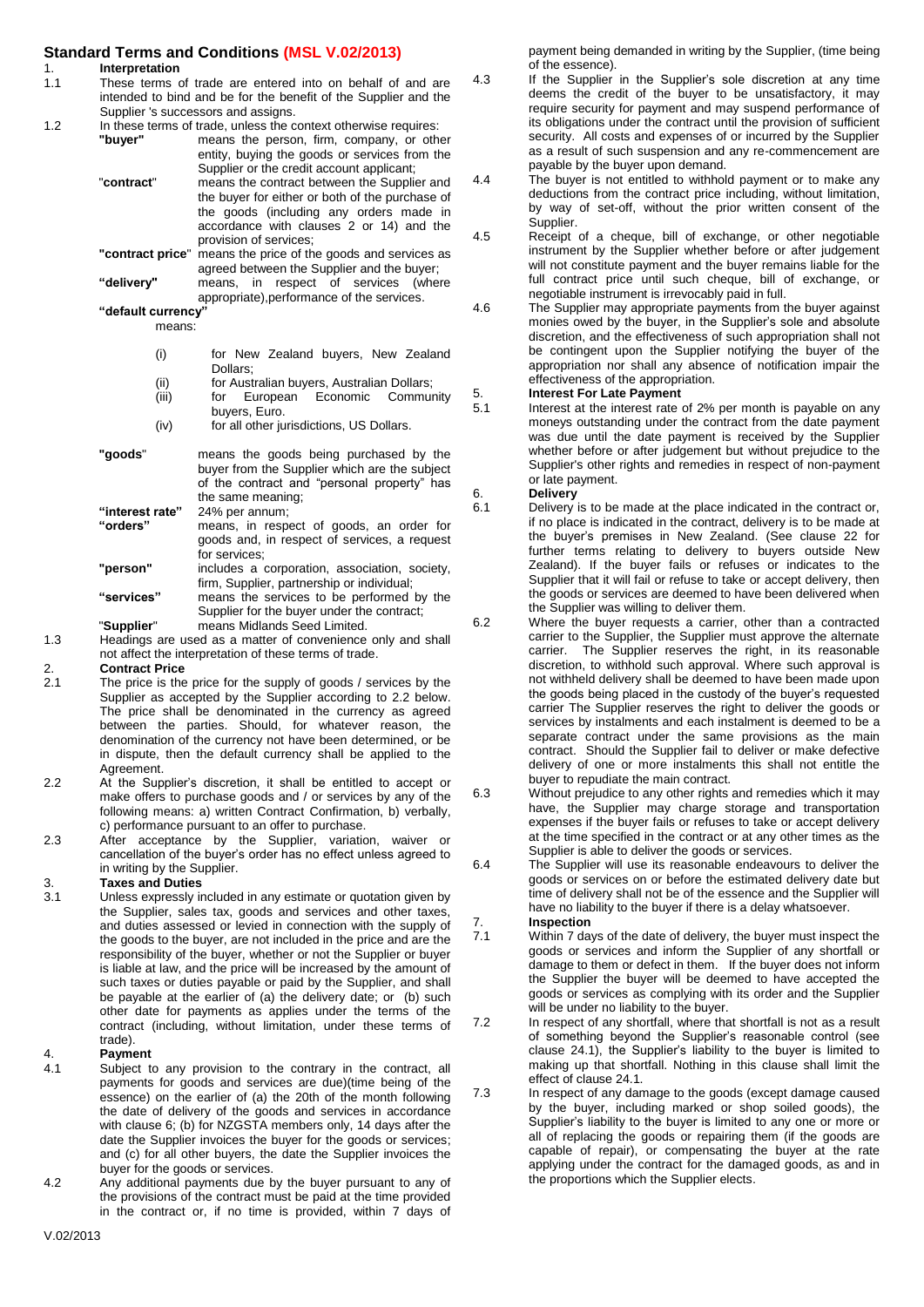### 8. **Risk**

Risk of any loss, damage or deterioration of or to the goods or services is to be borne by the buyer from the time of delivery of the goods or services.

# 9. **Retention of Title**

- The legal and equitable ownership of the goods or services supplied will remain with the Supplier until payment has been made in full of the purchase price for the goods or services and of all moneys for the time being due and owing to the Supplier.
- 9.2 If the goods or services have been mixed with or incorporated into other goods or services so that it is impossible or impracticable to remove the goods or services supplied then the Supplier will be co-owner of the mixed goods or new products in proportion to the contribution made by the Supplier's goods to the mixed goods or new products.
- 9.3 If the buyer resells the goods or services, regardless of any period of credit, before payment is made of all sums owing (or payment simply incorporating those goods or services) to the
	- Supplier, then:<br>a. As b As between the buyer and its purchaser, the buyer is a principal and not the agent of the Supplier;
	- b. The buyer will pay all proceeds of sale of the goods or services to its account with the Supplier, and the buyer will pay or deal with the proceeds in accordance with any directions given by the Supplier. This will occur whether the account is in credit or debit at the relevant time;
	- c. Until the buyer accounts to the Supplier, the proceeds of sale are agreed to be held by the buyer in trust for the Supplier;
	- d. The Supplier is entitled to demand that the buyer exercise all of its available rights and remedies to enforce payment by the person or persons to whom the goods or services have been or will be sold or supplied. However, that will not affect any other rights and remedies of the Supplier as against the buyer.
- 9.4 If default is made in the payment of the purchase price of the goods or services or of the other money referred to, the Supplier may repossess the goods or services and dispose of them as it sees fit, may stop any further deliveries (including, without limitation, a right of stoppage in transit) and may cancel any contract with the buyer. For the purposes of repossession the Supplier and its agents are irrevocably authorised to enter any premises of the buyer or any third party and the buyer agrees to indemnify the Supplier and its agents for any liability arising from any act or trespass committed by such entry. If before or after default the goods are incorporated in other goods or services, but in either case remain identifiable and can be removed (with or without damage to the goods, services, or other things) the Supplier's right of removal shall not be extinguished by their being so incorporated or attached.
- 9.5 The buyer will store the goods or services, until payment or their resale, in such a way as clearly to indicate that they are the Supplier's goods or services.
- 9.6 Until payment of the purchase price of the goods or services or of the other money referred to, the buyer will not resell the goods other than in the ordinary course of the buyer's ordinary business.

#### 10. **Disposal of goods**

- 10.1 Despite clause 6 the Supplier may, upon three months written notice, dispose of:
	- a. Any goods which have not been able to be actually delivered to the buyer; and
	- b. Any property of the buyer in possession of the Supplier for the purpose of enabling the Supplier to provide services.

### 11. **Delay**

11.1 If the supply or delivery of the goods or services is delayed by reason of or as a result of any act, omission, default or request by or on behalf of the buyer, the Supplier may, without prejudice to its other right and remedies, require payment by the buyer of such portion of the contract price as represents the extent to which the Supplier has performed the contract up to the date such payment is required together with any expenses or additional costs incurred by the Supplier as a result of such delay. In the event of such delay continuing beyond a reasonable time, the Supplier may, without prejudice to its other remedies, terminate the contract.

#### 12. **Exclusion Of Warranty & Liability, Limitation of Liability**

12.1 Except as expressly set out in this document, all representations, conditions and warranties (express or implied) applying between the Supplier and the buyer, whether statutory or otherwise, are excluded to the maximum extent permitted by law.

- 12.2 The entire liability of the Supplier to the buyer, or any other person, whether statutory, contractual, tortious or otherwise, is limited to the cost of repair or replacement of the goods or reimbursement of the appropriate proportion of the contract price at the rate applying there-under, whichever is the lesser, and in the case of services, to the contract price.
- 12.3 In the event that the goods or services or any of their components are not manufactured or grown by the Supplier, then the foregoing warranties (if any) do not apply to such goods, services, or components as are not manufactured or grown by the Supplier and no warranties are given by the Supplier in respect of such goods, services, or components. In the case where the manufacturer or supplier of any such goods, services, or components provides any warranty, then the Supplier (to the extent that it is able to do so) will make such warranty available to the buyer.
- 12.4 Where grain, seeds, or pulses are the subject of this agreement, the Supplier believes them to have been taken by reliable stock. The Supplier accepts no liability for the resultant crop and warranties and conditions which might otherwise be implied in the sale by statute or otherwise.
- 12.5 If, notwithstanding this clause, liability is established against the Supplier whether in contract, tort or otherwise, damages payable by the Supplier in respect of the grain, seed or pulses are limited to the invoice value of the consignment.
- 12.6 Where the agreement relates to the supply of services or any other goods or products, the liability of the Supplier in any case, whether in contract tort or otherwise, shall be limited to the invoice value of the consignment.
- 13. **Default**<br>13.1 If the Bu
	- If the Buyer defaults in the due payment of any moneys payable to the Supplier under the contract or if the buyer commits any act of bankruptcy, enters into any composition or arrangement with its creditors or (in the case of a company) does any act which would render it liable to be wound up or have a receiver appointed over its property, the Supplier, without prejudice to any other right it has at law or in equity, may, at its option, repossess the goods, and may also suspend or terminate the contract, and payment for the goods or services delivered and work performed up to the date of such suspension or termination and any other moneys payable hereunder will immediately become due and payable. Any costs involved in recovering this debt or goods will be passed onto the buyer.
- 14. **Contract**
	- The items contained in the Supplier's contract confirmation (if any) (where the contract arises from an order by the buyer including, without limitation, telephone orders) together with these terms of trade are the terms and conditions of the contract.
- 14.2 The buyer acknowledges and agrees that in the case of any conflict between an order submitted by the buyer and the Supplier's contract confirmation and these terms of trade, the Supplier's contract confirmationand these terms of trade prevail.
- 14.3 The buyer acknowledges and agrees that in the case of any telephone order by the buyer,a written contract confirmation by the Supplier shall be determinative of the existence of the contract, on the terms specified therein subject only to subsequent correction by the Supplier (at its option) of any mistake in the contract confirmation, unless disputed by the buyer in writing within 2 (two) working days of the date of contract confirmation being faxed to the buyer.
- 14.4 The Supplier may at any time, and from time to time, send an amended or corrected contract confirmation which shall override the previous confirmation of order, to the necessary extent, unless disputed by the buyer in writing within 7 days of the date of the amended or corrected confirmation of order. This is entirely without prejudice to the Supplier's legal and equitable rights and remedies in the case of legal or factual mistake.
- 14.5 The buyer acknowledges and agrees that in the absence of a written confirmation of order the buyer, but not the Supplier, shall be barred absolutely from alleging the existence of a contract.
- 15. **Waiver**
- All the original rights, powers, exemptions and remedies of the Supplier remain in full force notwithstanding any neglect, forbearance or delay in their enforcement.
- 15.2 The Supplier is not deemed to have waived any condition unless such waiver is in writing under signature of the Supplier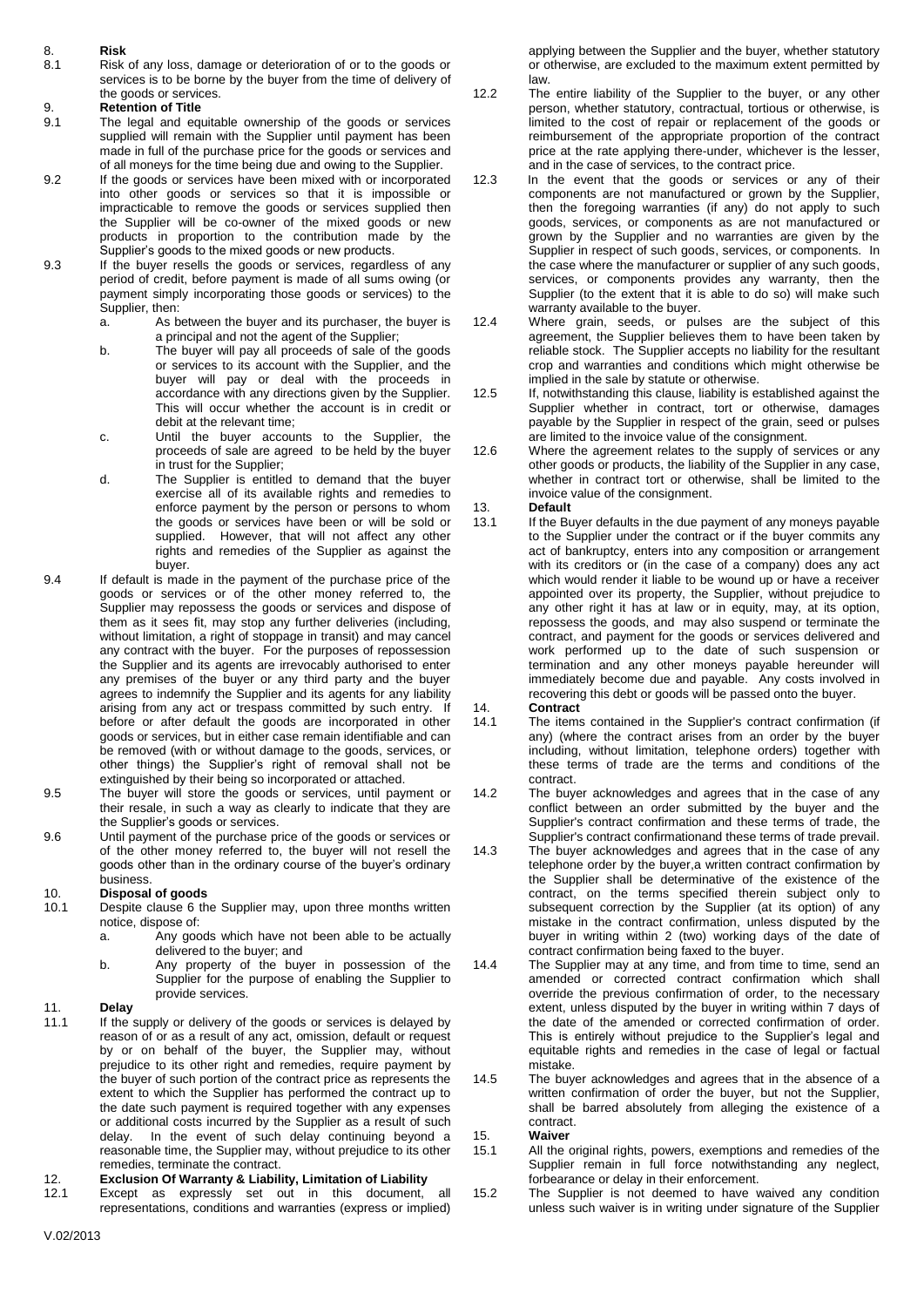or its authorised officer and any such waiver, unless the contrary is expressly stated, applies to and operates only in a particular transaction, dealing or matter.

# 16. **No Assignment**<br>16.1 The buyer may

The buyer may not assign all or any of the buyer's rights or obligations under the contract without the prior written consent of the Supplier.

# 17. **Law And Jurisdiction**

- The contract in all respects is deemed to be a contract made in New Zealand and is governed exclusively by New Zealand law.
- 17.2 The Courts of New Zealand shall have exclusive jurisdiction in connection with this contract except to the extent that a Court other than a Court of New Zealand is required by the Supplier to exercise jurisdiction for the purpose of either enforcing a judgment obtained in New Zealand from a Court of New Zealand, or for the prosecution by or for the benefit of the Supplier of any rights, remedies, or claims, (including, without limitation, of or to money, property, title, or ownership), or the defending by the Supplier of any action by or for the benefit of the Buyer, arising in connection with this contract.

#### 18. **Consumer Guarantees Act 1993 & Credit (Repossession) Act 1997**

18.1 The buyer acknowledges and agrees that unless the buyer has indicated to the contrary in writing at the time of the formation of the contract, the contract is entered into by the buyer for the purposes of a business and the provisions of the Consumer Guarantees Act 1993 and the Credit (Repossession) Act 1997 will not apply.

# 19. **Privacy Act 1993**

The buyer and guarantor (if any) authorise any person or company to provide the Supplier with information in response to its credit enquiries. The buyer and guarantor (if any) further authorise the Supplier to furnish to any third party details of the application of which these conditions of sale form part and any subsequent dealings that the buyer and/or guarantor may have with the Supplier.

- 20. **Personal Property Securities Act 1999 ("PPSA")** The buyer acknowledges that clauses 9 and 12 create a security interest ("Security Interest") (as that term is defined in the PPSA) in the goods or services. The buyer agrees that the Security Interest is in all personal property supplied by the Supplier to the buyer from time to time and the proceeds thereof for all amounts payable by the buyer to the Supplier, including but not limited to amounts owed in respect of personal property supplied and credit facilities provided by the Supplier to the buyer from time to time.
- 20.2 The buyer acknowledges and agrees (or is deemed to acknowledge and agree) that where title in goods or services passes to the buyer, for any reason whatsoever, these terms and conditions constitute a security agreement providing for both future advances and a security in favour of the Supplier in all the buyer's present and after acquired property and the proceeds thereof, but excluding property (other than the said proceeds) not supplied by the Supplier.

#### 20.3 The buyer:

- a. Must, upon request, promptly give the Supplier all assistance and information (which the buyer warrants is complete, accurate and up to date in all respects) as is necessary to register a financing statement and to meet all other requirements under the PPSA in respect of the personal property to ensure that the Security Interest constitutes a Perfected Security Interest (as that term is defined in the PPSA) including executing any variations to these terms and conditions of sale reasonably requested by the Supplier;
- b. Agrees to the Supplier registering a financing statement to protect its security interest under these terms and conditions;
- c. Must not register a financing change statement or a change demand in respect of the personal property (as those terms are defined in the PPSA);
- d. Must give the Supplier not less than 14 days prior written notice of any change or proposed change in the buyer's name, or any other details including but not limited to changes in the buyer's address, trading name, type of business or contact phone or facsimile numbers;
- e. Must pay to the Supplier promptly on request the cost of registering or subsequently amending the financing statement and the costs of enforcing or attempting to

enforce the contract evidenced by these terms and conditions;

- f. Agrees that Sections 114(1)(a), 133, and 134 of the PPSA will not apply to the Security Interests created by these terms and conditions, and agrees to contract out of the buyer's rights referred to in sections 116, 120(2), 121, 125, 126, 127, 129, 131, of the PPSA;
- g. Waives its right to receive a verification statement under Section 148 of the PPSA.

# 21. **Application and Amendment of Terms**

- Unless the context otherwise requires, and subject to clause 21.2, these terms of trade shall apply to all contracts between the Supplier and the buyer, except as the Supplier may otherwise direct (to the maximum extent permitted by law, consistent with the existence of a contract).
- 21.2 The Supplier may from time to time amend its terms of trade whereupon the buyer shall be deemed to have agreed to the amended terms of trade, which shall prevail over any previous Terms of Trade, to the maximum extent permitted by law, consistent with the existence of a contract.

# 22. **Export**

- Where this contract relates to the export of goods outside of New Zealandthen unless otherwise expressly specified by the Supplier, or agreed by the Supplier and the buyer, in writing:
	- (a) The goods are supplied on a CFR (Cost and Freight) basis (as that is defined in the International Chamber of Commerce Terms 2000 "Incoterms 2000") unless an alternative basis of supply is agreed upon in writing.;
	- (b) The delivery date is the date on which the goods pass the ship's rail in the port of shipment and delivery occurs when the goods pass the ship's rail (despite clause 6);
	- (c) Where the buyer fails to specify a port of destination then the Supplier may specify the port of destination, acting reasonably and having regard to the size of the port, the location of the port in relation to the buyer, and the frequency of shipping to the port in light of the buyer's desired date of receipt of the goods (if any has been indicated);
	- (d) The words "Within 7 days of the date of delivery" in clause 7are replaced with "Within 7 days of the date of receipt" (this amendment is without limitation to clause 8);
	- (e) The ship and the port of shipment shall be at the sole discretion of the Supplier; and
	- (f) The costs of CFR supply including, without limitation, freight and shipping costs, duties and levies,and the Supplier's reasonable margin thereon, are additional to the price and clause 3.1 applies accordingly as if those costs (and margin) were listed therein.

### 23. **Plant Variety Rights and Patent**

- The Supplier shall not be liable to the buyer for any infringement or unauthorised use of any patent, trademark, design, copyright, or any other intellectual property right, arising out of this contract. Upon the buyer becoming aware that there is such infringement or unauthorised use it shall immediately notify the Supplier and comply with all reasonable directions of the Supplier in relation thereto and, without limitation to the Supplier's rights and remedies the Supplier may terminate this contract as if clause 24.2 applied.
- 23.2 Without prejudice to clause 23.1, where the goods are subject to protection under the Plant Variety Rights Act 1987 the buyer shall not contravene that Act.
- 23.3 The Buyer shall upon demand indemnify and hold harmless the Supplier for any damage, harm, injury, loss (including, without limitation, consequential loss), expense, cost, or any other thing, arising directly or indirectly from failure of the buyer to comply with clauses 23.1 or 23.2 of this contract.
- 23.4 Where the subject of the agreement is a PROTECTED SEED VARIETY on which a royalty is payable to a plant breeder, the Supplier puts the Buyer on notice that the Supplier is only permitted to market this seed on condition that the seed is not multiplied further for seed production, resold or traded in any way, without written permission from the plant breeder.
- 23.5 Where the Buyer has been put on notice by the Supplier that the supply has been of a Protected Seed Variety, the Buyer agrees not to do anything that would render the Supplier in breach of its agreement with the plant breeder, and the indemnities at 23.2 will apply. The Buyer furthermore